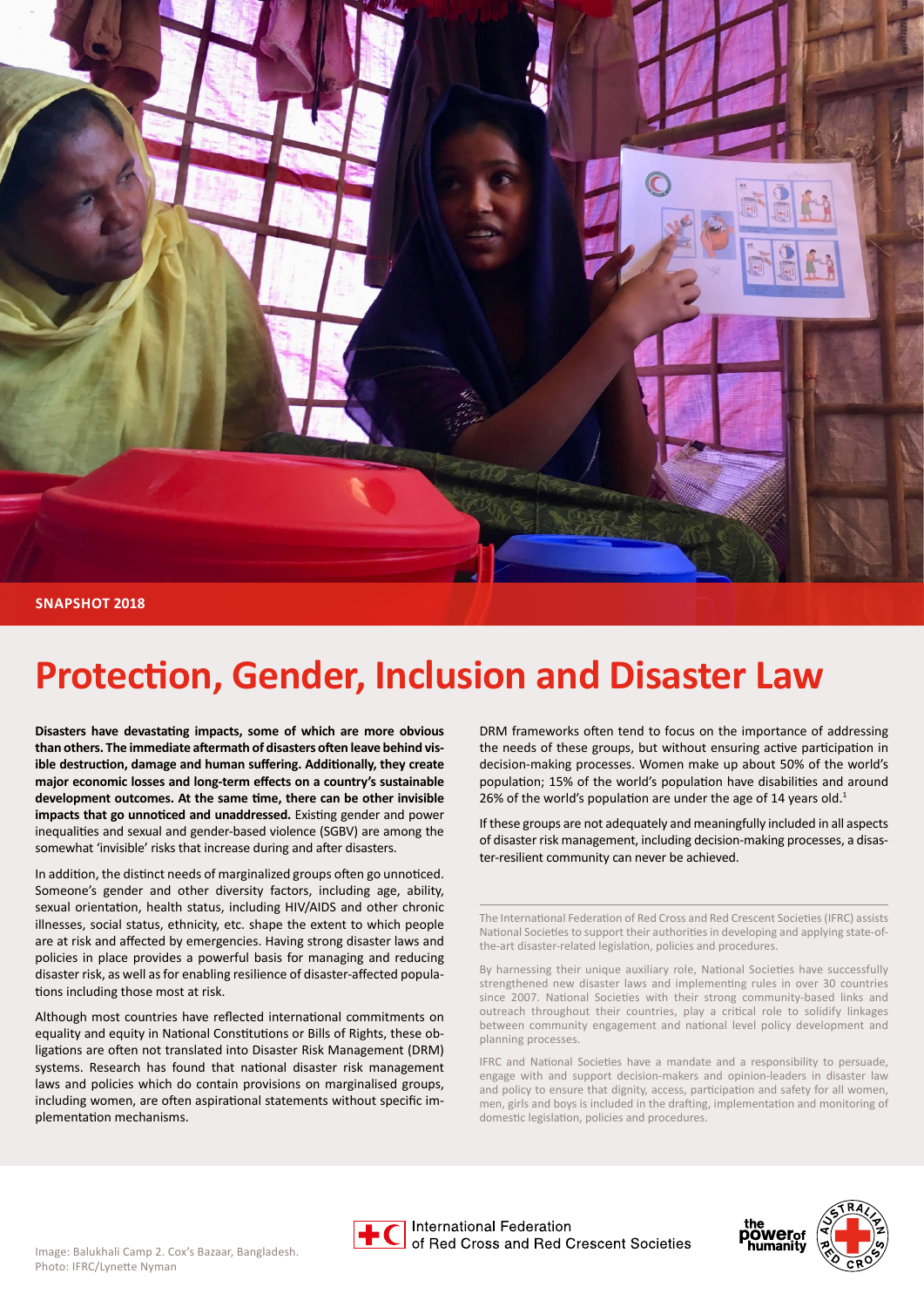## **IFRC Disaster Law Programme Protection, Gender and Inclusion Recommendations**

**Recognizing that disasters are not gender-neutral, and disproportionately affect marginalised groups**, **2 the IFRC provides the following recommendations to support gender equality, protection and inclusion in disaster-related legislation, policies and procedures:**

- •Ensure relevant **constitutional provisions and/or international obligations on equality and non-discrimination**, e.g. the Convention on the Elimination of all Forms of Discrimination Against Women (CEDAW) and the Convention on the Rights of Persons with Disabilities (CRPD) among others, are adequately reflected and imbedded in disaster-related legislation, policies and procedures.
- •Ensure disaster-related legislation, policies and procedures **are gender and diversity sensitive and reflect international humanitarian standards**. This includes:
- Requiring that sex and age (and disability, as far as possible) **disaggregated data**<sup>3</sup> be collected and analyzed as a minimum for risk assessments, needs assessments, disaster impacts (death, injury, livelihoods, property), delivery of emergency assistance, allocation of recovery and reconstruction assistance. Such data collection could be gathered with the use of standardized guidance annexed in Standard Operating Procedures etc. A Red Cross Red Crescent National Society, as auxiliary to government, can support the standardization of data collection. Data should be stored, centralized and accessible as relevant.
- Specifying measures that ensure **accessibility of information**, i.e. considerations of languages, visual/hearing/intellectual impairments, communication channels etc. For example, the Samoa National Disaster Management Plan allocates specific responsibilities and key indicators to ensure accessible communication channels at community-level are established in the preparedness phase.
- Ensuring that any implementation plan adequately reflects **international standards in each sector** (Health, WaSH, Shelter etc) with regards to diverse needs, protection concerns and accessibility. Guidance such as the Sphere Handbook and the IFRC Minimum Standard Commitments to Gender and Diversity in Emergency Programming are useful resources that can be utilised.
- Integrating **human mobility** (migration, displacement and planned relocation) aspects – as relevant. This includes steps to identify persons and communities at risk of forced displacement, and to anticipate and address the needs of persons displaced and to support the realization of durable solutions to displacement.
- •**Mandate minimum demographically proportional representation**, assigning as appropriate clear responsibilities and tasks, in all DRM system governance bodies and management committees from national to local level **through a 30% legislative quota**. 4 This includes representation of women, religious/ ethnic minorities, persons with disabilities, the elderly etc. **Mandated participation will also need to be accompanied by procedural and/or practical solutions** (for instance, the provision of financial incentives to address loss of livelihood when time is dedicated to partake in decision-making processes, the organization of safe and accessible transport and ensuring that cultural barriers to participation are addressed).
- •Require that government agencies or officials regularly **consult representatives of communities (proportional representation of women, men, boys and girls) and marginalised groups**;
- •**Strengthen the disaster-resilience of "normal time" laws, systems and institutions** protecting the rights of women and marginalised groups to ensure that they continue to function in times of disasters, including **the provision of adequate information and funding** for health, psychosocial, legal and protection services;
- •Require adequate **resource allocation to address equality, equity and non-discrimination** within DRM frameworks at national and local level, including participatory awareness-raising, training and capacity-building;
- •**House, Land and Property Rights** issues that may impede or hinder effective disaster risk management should be addressed in legislation, policies and procedures, and include adequate consideration for those most vulnerable;
- •Include the **provision of post-disaster shelter** in disaster-related legislation, policies and procedure, including adequate consideration for protection issues. Existing guidance, such as the chapters on protection and shelter and settlement included in the Sphere Handbook, can be utilised to ensure international standards.
- •Support public authorities to review roles and responsibilities in anticipation of future disasters, to ensure predictable, timely and accountable leadership and funding in supporting durable solutions for climate and disaster displaced persons.

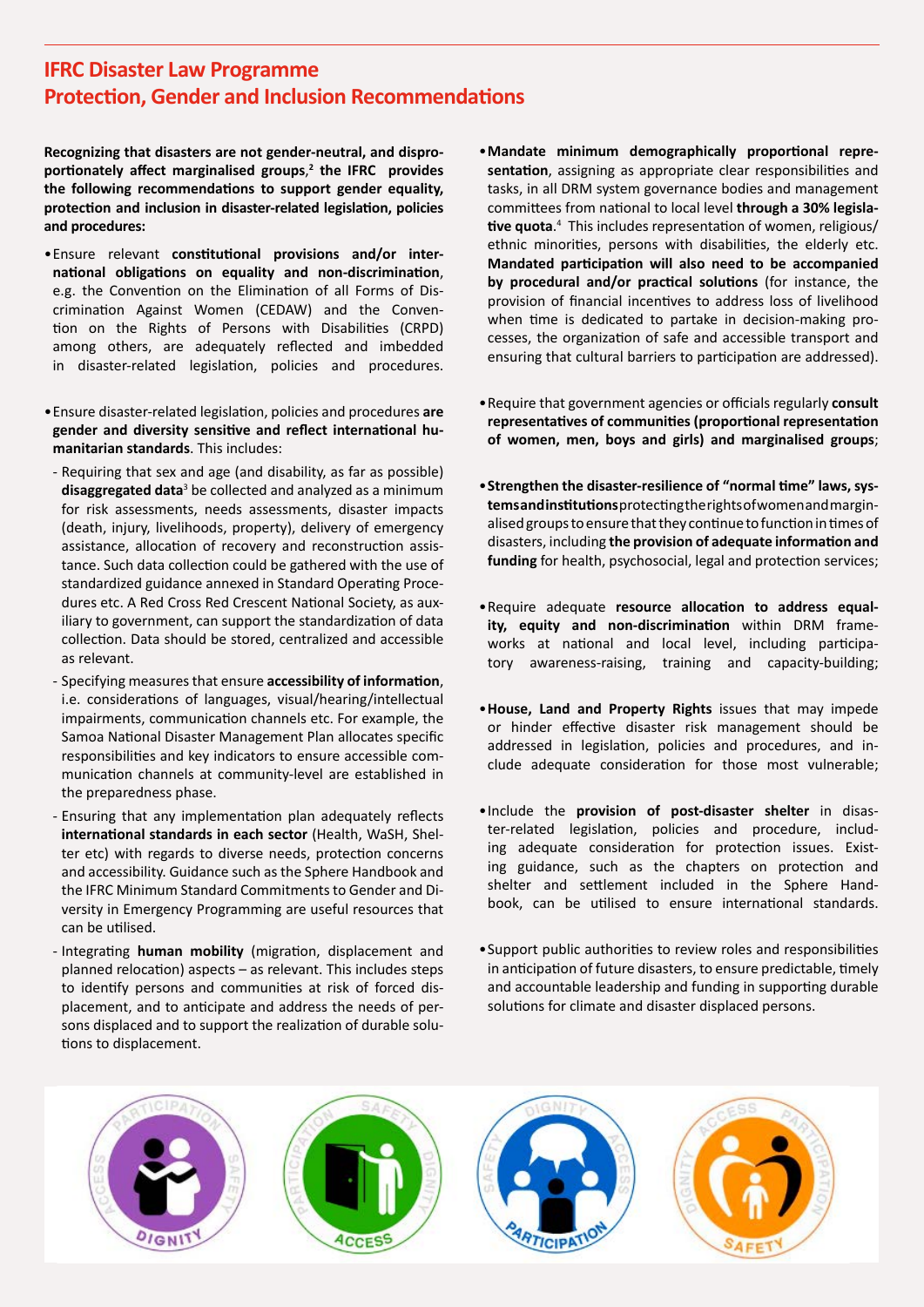## **Red Cross Red Crescent Commitments**

**In addition to supporting and committing to international standards, the Red Cross Red Crescent has taken proactive steps to ensuring that dignity, access, participation and safety are at the forefront of disaster risk management. Relevant commitments include:**

#### **32nd International Conference, 2015**

#### **[Resolution 6: Strengthening legal frameworks for disas](http://rcrcconference.org/wp-content/uploads/2015/04/32IC-Res6-legal-frameworks-for-disaster_EN.pdf)[ter response, risk reduction and first aid](http://rcrcconference.org/wp-content/uploads/2015/04/32IC-Res6-legal-frameworks-for-disaster_EN.pdf)**

Recognizing that women and their participation are critical to effectively managing disaster risk and building resilience. It welcomes the Sendai Framework for Disaster Risk Reduction 2015-2030, to strengthen the content and implementation of their laws, regulations and policies related to disaster risk reduction, which underlines that a gender, age, disability and cultural perspective should be integrated in all risk reduction policies and practices and that women's and youth leadership should be promoted, and recognizes the IFRC tools such as the Checklist on Law and Disaster Risk Reduction and the IDRL Guidelines can support the review process of domestic legal frameworks at the national, provincial and local levels.

#### **31st International Conference, 2011**

#### **[Resolution 7: Strengthening normative frameworks and](http://www.ifrc.org/PageFiles/139513/31IC_R7_disaster%20laws_adopted_12Dec_clean_EN.pdf)  [addressing regulatory barriers concerning disaster miti](http://www.ifrc.org/PageFiles/139513/31IC_R7_disaster%20laws_adopted_12Dec_clean_EN.pdf)[gation, response and recovery](http://www.ifrc.org/PageFiles/139513/31IC_R7_disaster%20laws_adopted_12Dec_clean_EN.pdf)**

Calls on States, the components of the International Red Cross and Red Crescent Movement and relevant humanitarian organizations to make every effort to assure equitable shelter assistance as between all persons in need, including as between those who possess formal legal title to land or real property and those who do not, as well as between women and men;

The **[IFRC Policy on Migration](http://media.ifrc.org/ifrc/wp-content/uploads/sites/5/2017/03/Migration-Policy_EN.pdf)**, endorsed at the General Assembly in 2009, establishes a strictly humanitarian approach to migration based on the recognition of each migrant's individuality and aspirations. It focuses on the needs, vulnerabilities and potential of migrants, irrespective of their legal status, type, or category.

The **[Red Cross Red Crescent Movement Policy on Internal](https://www.icrc.org/eng/assets/files/publications/icrc-002-1124.pdf)  [Displacement,](https://www.icrc.org/eng/assets/files/publications/icrc-002-1124.pdf)** adopted at the Council of Delegates in 2009, consist of ten principles, including the importance of preventing displacement, impartially serving all those affected by displacement and supporting the realisation of durable solutions to displacement.

The **[IFRC Global Migration Strategy 2018-2022](http://media.ifrc.org/ifrc/wp-content/uploads/sites/5/2017/12/IFRC_StrategyOnMigration_EN_20171222.pdf)** sets a global direction and benchmark for National Societies and the IFRC to reduce vulnerability and enhance the resilience of migrants. Beyond meeting humanitarian needs and mitigating risk, the Strategy also focuses on supporting the resilience of migrants by integrating assistance, protection and advocacy.

#### **32nd International Conference, 2015**

#### **[Resolution 3: Sexual and gender-based violence: Joint](http://rcrcconference.org/wp-content/uploads/2015/04/32IC-AR-on-Sexual-and-gender-based-violence_EN.pdf)  [action on prevention and response](http://rcrcconference.org/wp-content/uploads/2015/04/32IC-AR-on-Sexual-and-gender-based-violence_EN.pdf)**

Reaffirms States' obligations under applicable international human rights law to prohibit acts of sexual and gender-based violence; Calls upon States to review and strengthen, if necessary, their domestic legal frameworks, to fully implement applicable international obligations related to sexual and gender-based violence, and to assess, as relevant, whether domestic procedures, policies and contingency and preparedness plans related to disasters and other emergencies in their territory ensure that adequate attention is paid to sexual and gender-based violence;

#### **31st International Conference, 2011**

#### **Resolution 3: Migration: Ensuring access, dignity, respect for diversity and social inclusion**

Calls upon States, within the framework of applicable international law, to ensure that national procedures include adequate safeguards to protect the dignity and ensure the safety of all migrants, to grant migrants appropriate international protection and to ensure their access to relevant services. It strongly encourages enhanced cooperation between public authorities and National Societies to pursue practical action to promote respect for diversity, non-violence and social inclusion of all migrants.

The **[Strategic Framework on Disability Inclusion](http://rcrcconference.org/wp-content/uploads/2015/03/CoD15_disability_draft-0-resolution_20150916-EN.pdf )**, adopted by the International Red Cross and Red Crescent Movement in December 2015, includes the three strategic objectives:

- •All components of the Movement adopt a disability inclusive approach;
- •Persons with disabilities have equal access to the services and programs the Movement provides, thereby enabling their inclusion and full participation; and
- •All components of the International Red Cross and Red Crescent Movement endeavour to change mindsets and behaviour in order to promote respect for diversity, including disability inclusion.